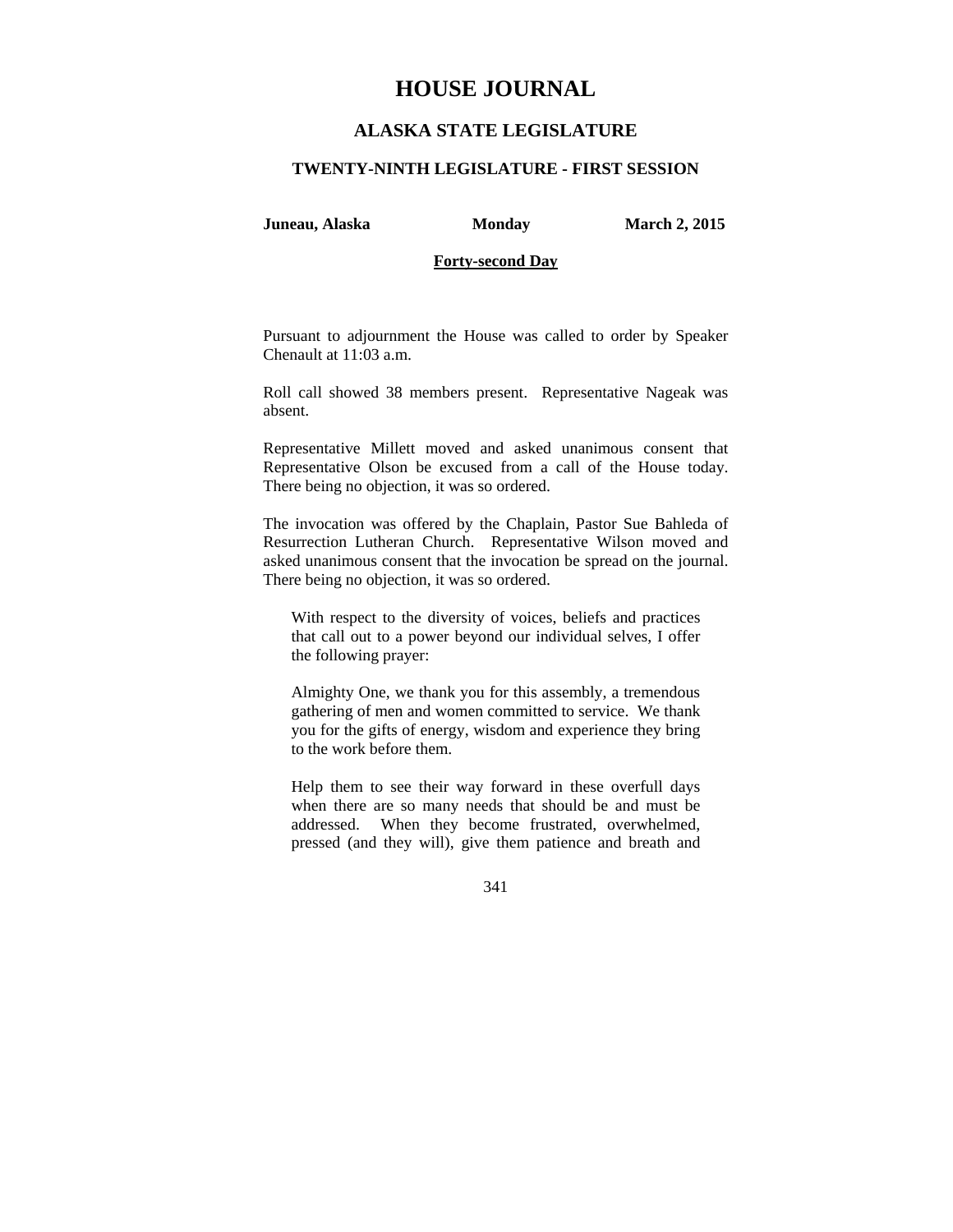imagination. Grant them time to think. Grant them space to listen. Help them to engage in productive conversation. Help them to act, not just react. Guide them, inspire them, encourage them that they may faithfully represent all people who trust in the work of this body, this House, this day. We pray all this in confidence and hope. Amen.

The Pledge of Allegiance was led by Representative Kawasaki.

## **CERTIFICATION OF THE JOURNAL**

Representative Millett moved and asked unanimous consent that the journal for the 39th, 40th, and 41st legislative days be approved as certified by the Chief Clerk. There being no objection, it was so ordered.

## **MESSAGES FROM THE SENATE**

A message dated February 27, 2015, was read stating the Senate passed the following, and it is transmitted for consideration:

## **FIRST READING AND REFERENCE OF SENATE RESOLUTIONS**

## **SJR 7**

SENATE JOINT RESOLUTION NO. 7 by Senators WIELECHOWSKI, Ellis, McGuire, Coghill, Micciche, Egan, Stevens, Gardner, Olson, Costello, Stoltze, and Meyer:

Supporting the construction by American Indian Veterans Memorial, Inc., of an Alaska Native, American Indian, and Native Hawaiian veterans' monument in the nation's capital.

was read the first time and referred to the House Special Committee on Military & Veterans' Affairs.

## **COMMUNICATIONS**

The following was received: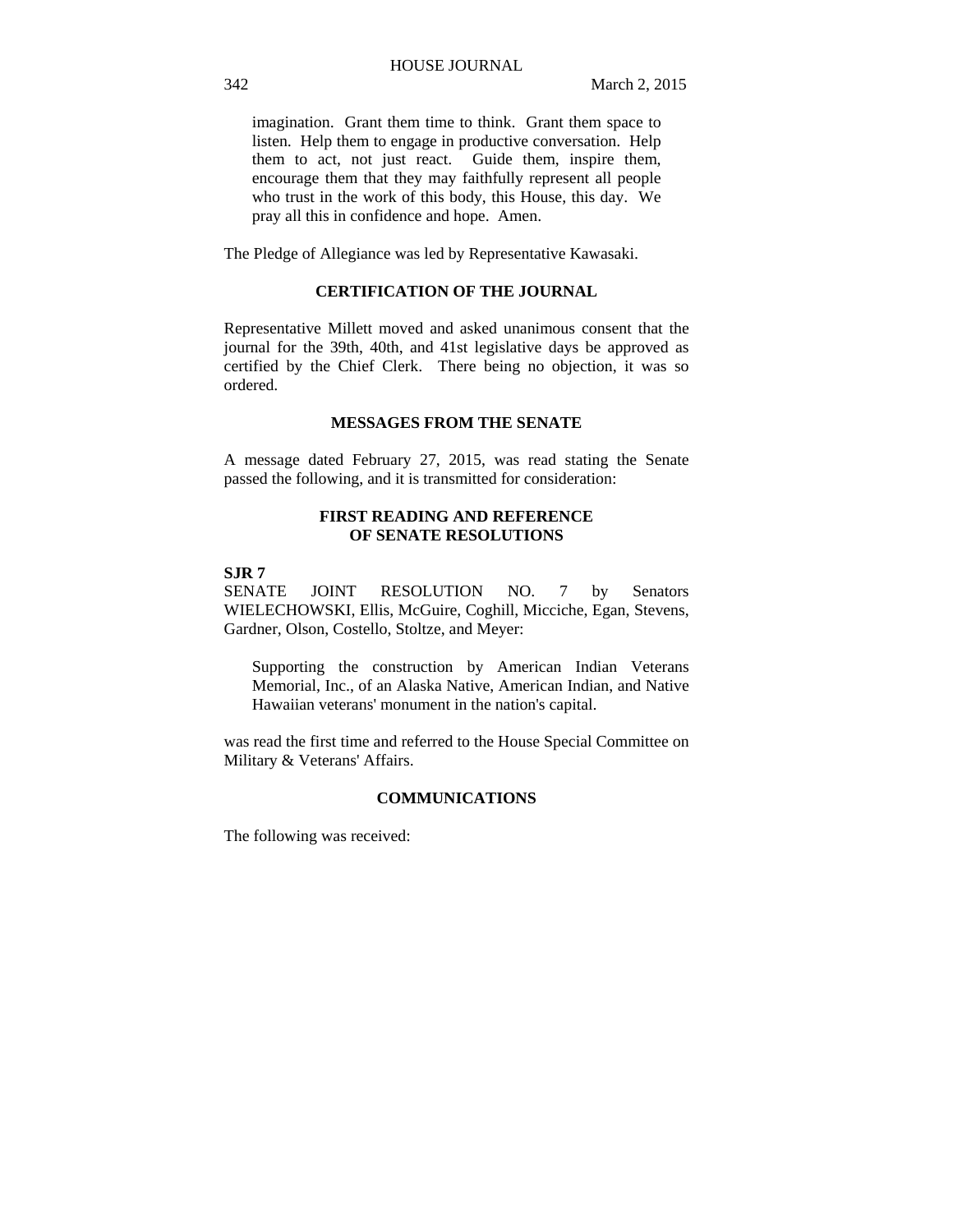Dept. of Education & Early Development School Capital Project Funding Annual Report February 27, 2015 (as required by AS 14.11.035)

## **REPORTS OF STANDING COMMITTEES**

### **HJR 4**

The Resources Committee considered:

#### HOUSE JOINT RESOLUTION NO. 4

Urging the United States Congress to provide a means for consistently and equitably sharing with all oil and gas producing states adjacent to federal outer continental shelf areas a portion of revenue generated from oil and gas development on the outer continental shelf to ensure that those states develop necessary infrastructure to support outer continental shelf development and preserve environmental integrity.

The report was signed by Representative Talerico, Co-chair, with the following individual recommendations:

Do pass (6): Josephson, Seaton, Tarr, Olson, Hawker, Talerico

The following fiscal note(s) apply:

1. Zero, House Resources Committee

HJR 4 was referred to the Rules Committee for placement on the calendar.

#### **HJR 6**

The Resources Committee considered:

## HOUSE JOINT RESOLUTION NO. 6

Supporting the introduction and enactment of federal legislation acknowledging that the federal government is financially responsible under the Alaska Native Claims Settlement Act for the remediation of contaminated land subject to conveyance under the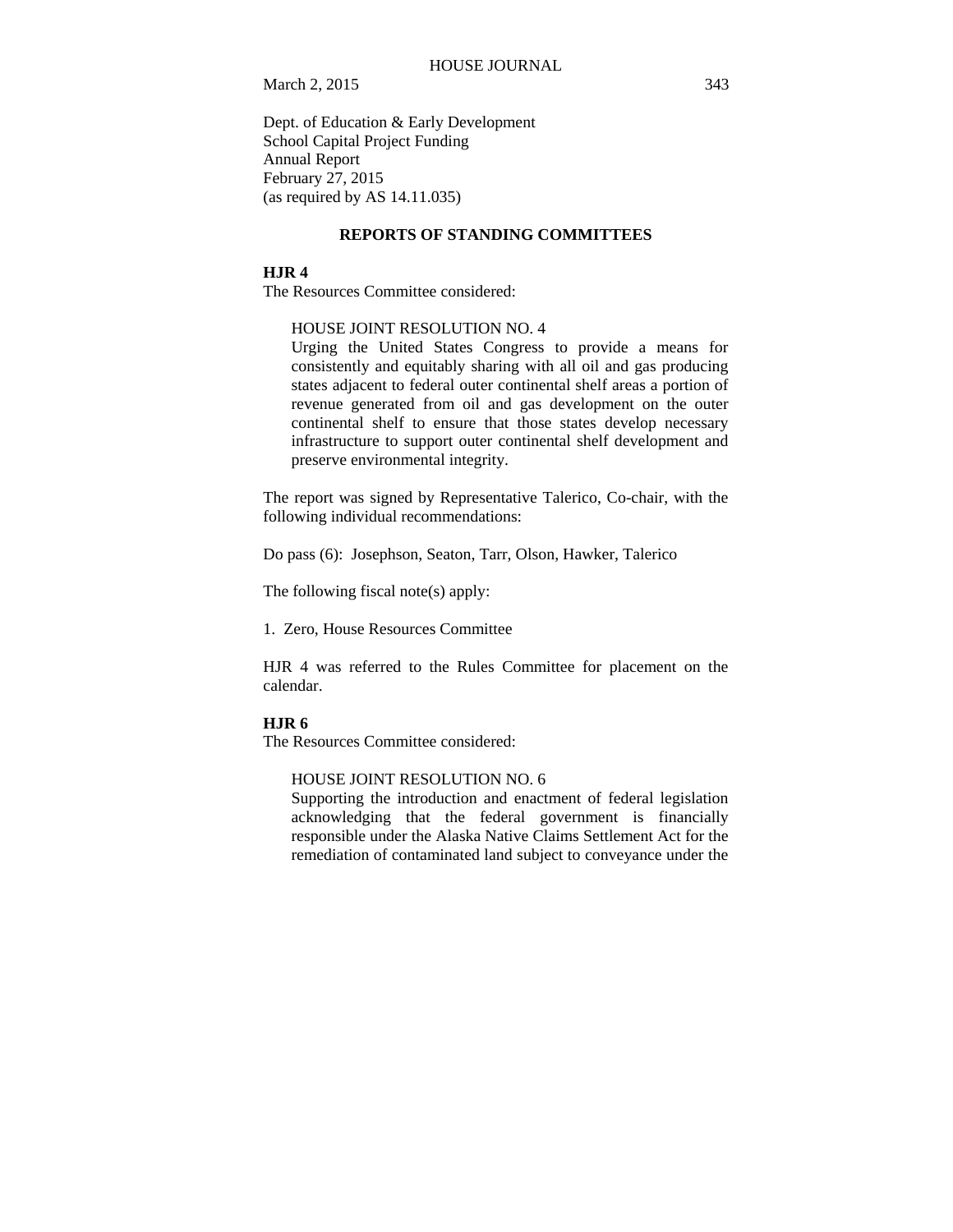Act; urging the United States Department of the Interior to implement the six recommendations to identify and clean up the Alaska Native Claims Settlement Act lands in its 1998 report to the United States Congress; and urging the President of the United States and the United States Congress to remediate and make free from pollutants lands in the state conveyed under the Alaska Native Claims Settlement Act.

The report was signed by Representative Talerico, Co-chair, with the following individual recommendations:

Do pass (7): Josephson, Herron, Tarr, Olson, Hawker, Seaton, Talerico

The following fiscal note(s) apply:

1. Zero, House Resources Committee

HJR 6 was referred to the Rules Committee for placement on the calendar.

## **HJR 7**

The Resources Committee considered:

HOUSE JOINT RESOLUTION NO. 7 Opposing the proposed designation of an Aleutian Islands National Marine Sanctuary.

and recommends it be replaced with:

CS FOR HOUSE JOINT RESOLUTION NO. 7(FSH) (same title)

The report was signed by Representative Talerico, Co-chair, with the following individual recommendations:

Do pass (6): Herron, Hawker, Olson, Tarr, Seaton, Talerico

No recommendation (1): Josephson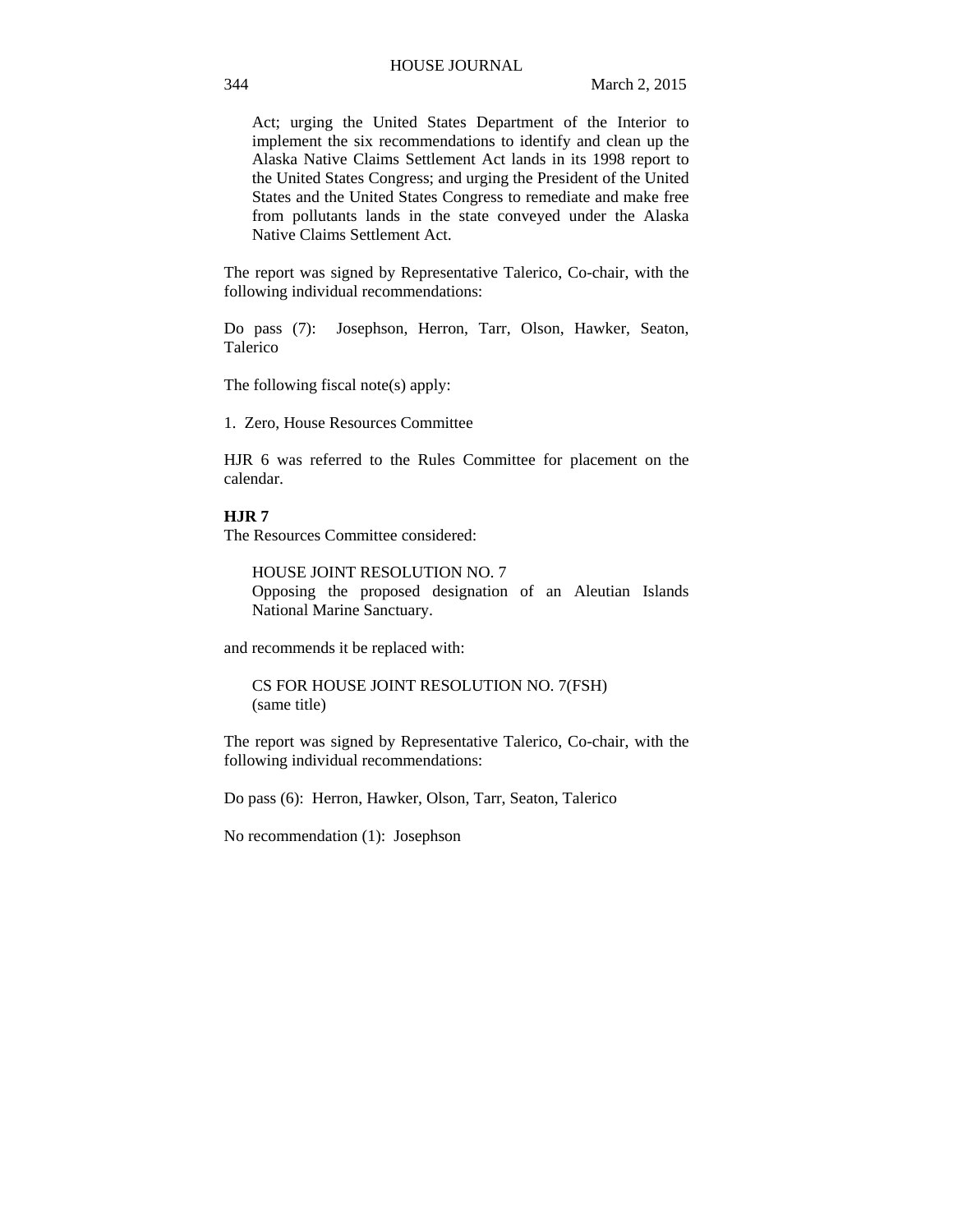The following fiscal note(s) apply to CSHJR 7(FSH):

1. Zero, Legislative Agency

HJR 7 was referred to the Rules Committee for placement on the calendar.

#### **HB 116**

The Labor & Commerce Committee considered:

HOUSE BILL NO. 116 "An Act extending the termination date of the Alcoholic Beverage Control Board; and providing for an effective date."

The report was signed by Representative Olson, Chair, with the following individual recommendations:

Do pass (3): Kito, Josephson, Olson

No recommendation (3): Colver, Tilton, Hughes

The following fiscal note(s) apply:

1. Fiscal, Dept. of Commerce, Community, & Economic Development

HB 116 was referred to the Finance Committee.

## **INTRODUCTION OF CITATIONS**

The following citation was introduced and taken up later as a Special Order of Business:

In Memoriam - Della Elizabeth Colver Barry By Representative Drummond; Senator Gardner

The following citations were introduced and referred to the Rules Committee for placement on the calendar: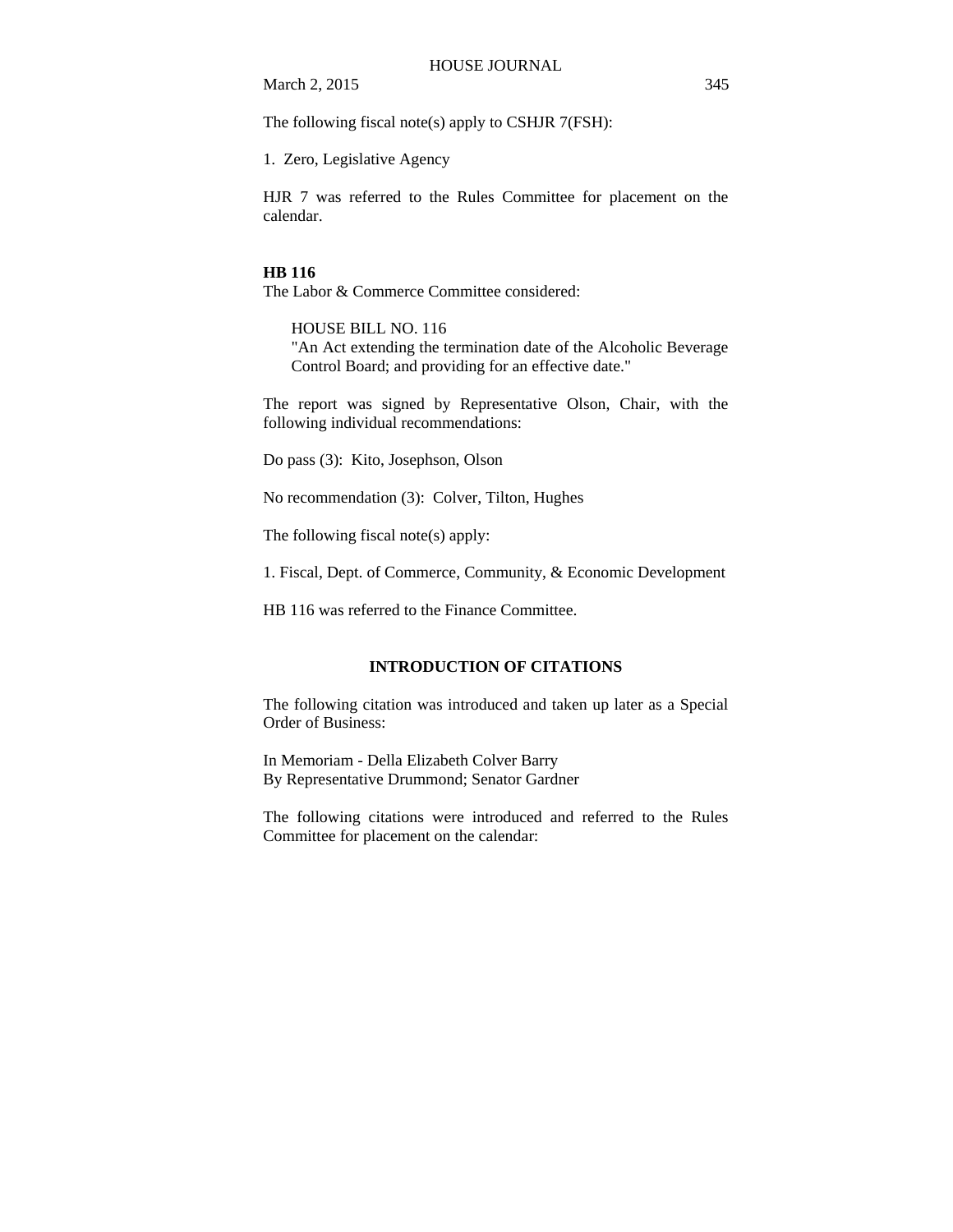Honoring - Grant Willis Ackerman By Representative Thompson

Honoring - Charles (CB) Bettisworth, AIA Fellowship Award By Representative Thompson; Senator Kelly

Honoring - Karen A. Ferguson By Representatives Gruenberg, Tarr

In Memoriam - Representative Bob Bettisworth By Representative Kawasaki; Senator Kelly

In Memoriam - Dr. Ruth A. M. Schmidt By Representatives Kawasaki, Tarr

In Memoriam - Robert Hawkins By Senator Coghill

In Memoriam - George Attla, Jr. By Senator Bishop; Representative Talerico

In Memoriam - Gabriel Lenox Rich By Senator Coghill

## **INTRODUCTION, FIRST READING, AND REFERENCE OF HOUSE BILLS**

## **HB 130**

HOUSE BILL NO. 130 by Representatives KITO and Munoz, entitled:

"An Act naming the state library, archives, and museum building in Juneau."

was read the first time and referred to the Education Committee.

**HB 131**

HOUSE BILL NO. 131 by Representative GATTIS, entitled: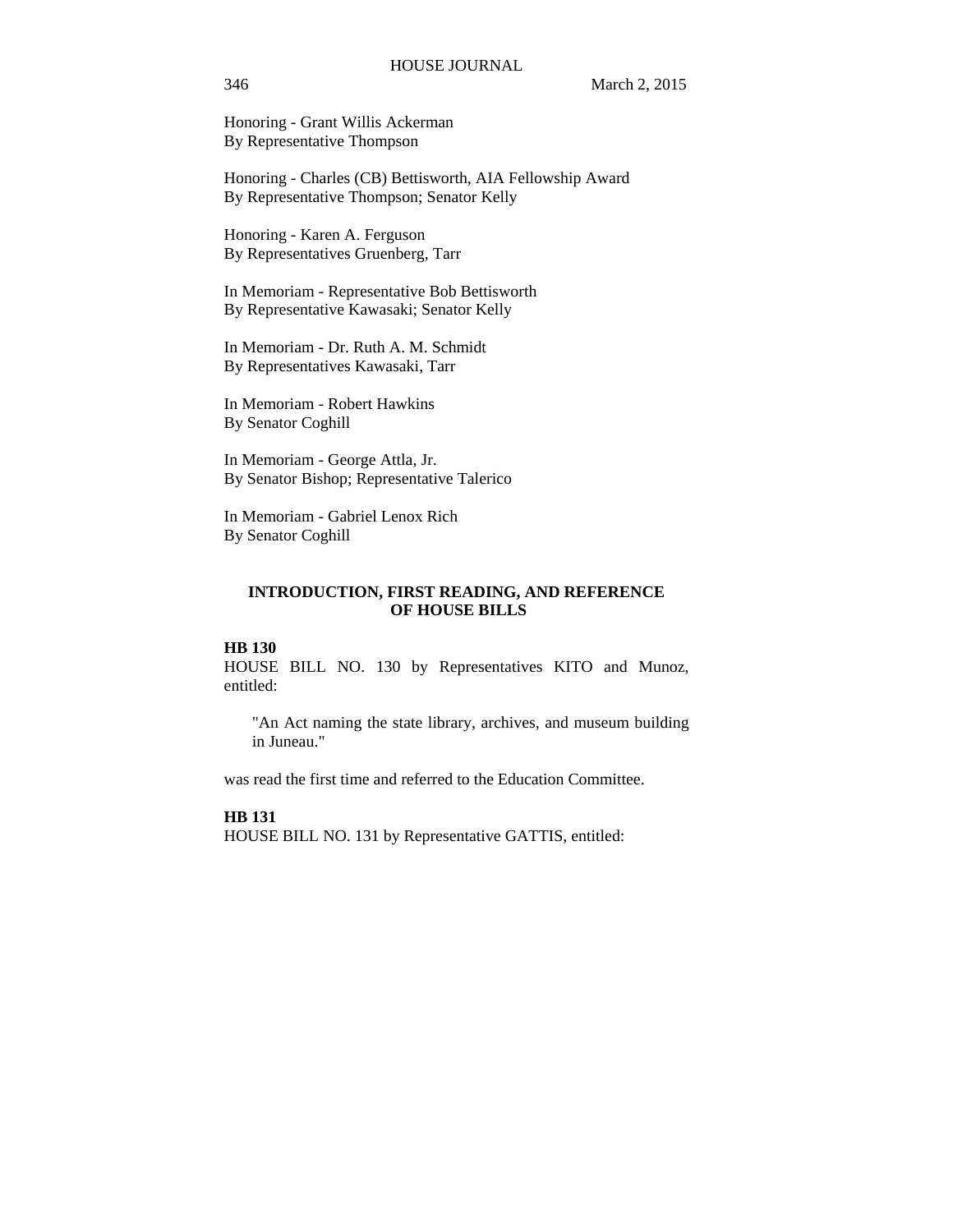"An Act relating to the licensure of nail technicians and hairdressers; relating to the practice of manicuring; and providing for an effective date."

was read the first time and referred to the Labor & Commerce Committee.

#### **HB 132**

HOUSE BILL NO. 132 by Representatives CHENAULT, Hawker, Millett, Johnson, and Herron, entitled:

"An Act relating to the support of the Alaska liquefied natural gas project by the Alaska Gasline Development Corporation."

was read the first time and referred to the Resources and Labor & Commerce Committees.

### **CONSIDERATION OF THE DAILY CALENDAR**

## **SECOND READING OF HOUSE BILLS**

#### **HB 56**

The following was read the second time:

HOUSE BILL NO. 56 "An Act establishing Alaska Firefighters' Day."

with the: Journal Page

| STA RPT 6DP    | 308 |
|----------------|-----|
| FN1: ZERO(ADM) | 308 |
| FN2: ZERO(LEG) | 308 |

Representative Millett moved and asked unanimous consent that HB 56 be considered engrossed, advanced to third reading, and placed on final passage. There being no objection, it was so ordered.

HB 56 was read the third time.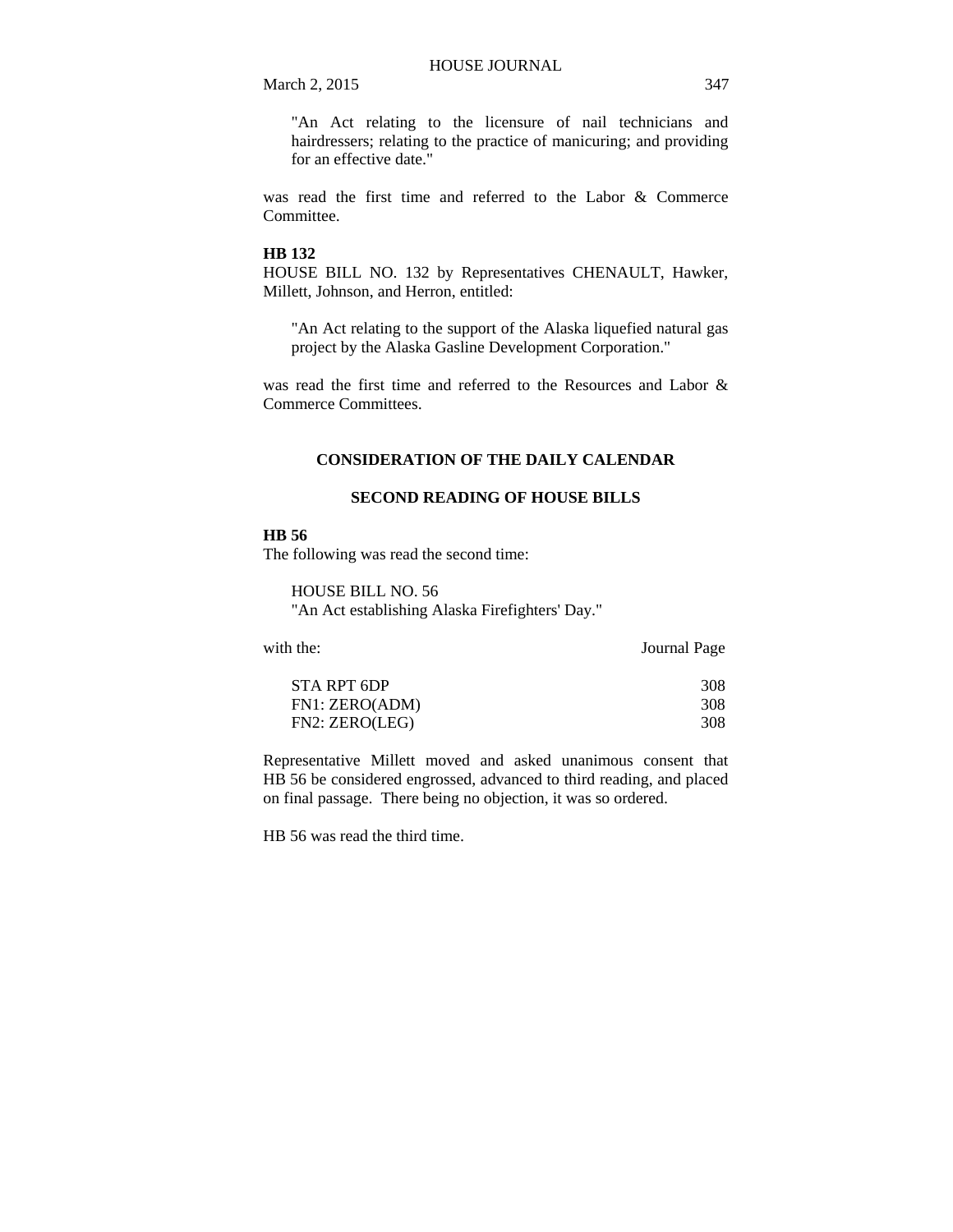The question being: "Shall HB 56 pass the House?" The roll was taken with the following result:

HB 56 Third Reading Final Passage

### **YEAS: 38 NAYS: 0 EXCUSED: 1 ABSENT: 1**

Yeas: Chenault, Claman, Colver, Drummond, Edgmon, Foster, Gara, Gattis, Gruenberg, Guttenberg, Hawker, Herron, Hughes, Johnson, Josephson, Kawasaki, Keller, Kito, Kreiss-Tomkins, LeDoux, Lynn, Millett, Munoz, Neuman, Ortiz, Pruitt, Reinbold, Saddler, Seaton, Stutes, Talerico, Tarr, Thompson, Tilton, Tuck, Vazquez, Wilson, Wool

Excused: Olson

Absent: Nageak

And so, HB 56 passed the House and was referred to the Chief Clerk for engrossment.

## **LEGISLATIVE CITATIONS**

Representative Millett moved and asked unanimous consent that the House approve the citations on the calendar. There being no objection, the following citations were approved and sent to enrolling:

Honoring - Steve Lindbeck and Patty Ginsburg

By Representatives Josephson, Chenault, Claman, Colver, Drummond, Edgmon, Foster, Gara, Gattis, Gruenberg, Guttenberg, Hawker, Herron, Hughes, Johnson, Kawasaki, Keller, Kito, Kreiss-Tomkins, LeDoux, Lynn, Millett, Munoz, Nageak, Neuman, Olson, Ortiz, Pruitt, Saddler, Seaton, Stutes, Talerico, Tarr, Thompson, Tilton, Tuck, Vazquez, Wilson, Wool

Honoring - Brent Sass, Winner of the 2015 Yukon Quest

By Representatives Talerico, Chenault, Claman, Colver, Drummond, Edgmon, Foster, Gara, Gattis, Gruenberg, Guttenberg, Hawker, Herron, Hughes, Johnson, Josephson, Kawasaki, Keller, Kito, Kreiss-Tomkins, LeDoux, Lynn, Millett, Munoz, Nageak, Neuman, Olson,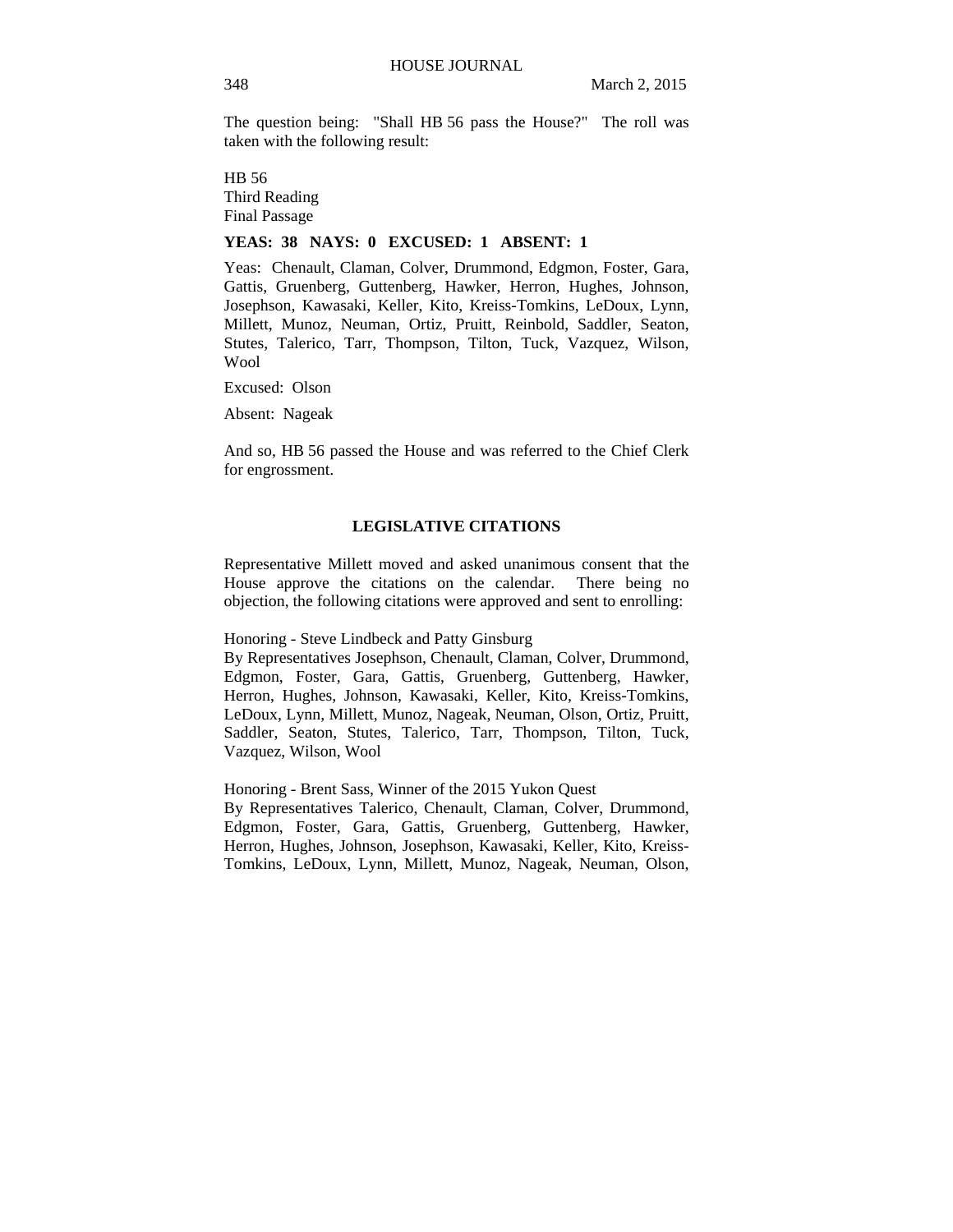Ortiz, Pruitt, Reinbold, Saddler, Seaton, Stutes, Tarr, Thompson, Tilton, Tuck, Vazquez, Wilson, Wool; Senator Bishop

Honoring - Chugiak-Eagle River Senior Center, 40th Anniversary By Representatives Tilton, Saddler, Reinbold, Chenault, Claman, Colver, Drummond, Edgmon, Foster, Gara, Gattis, Gruenberg, Guttenberg, Hawker, Herron, Hughes, Johnson, Josephson, Kawasaki, Keller, Kito, Kreiss-Tomkins, LeDoux, Lynn, Millett, Munoz, Nageak, Neuman, Olson, Ortiz, Pruitt, Seaton, Stutes, Talerico, Tarr, Thompson, Tuck, Vazquez, Wilson, Wool; Senators Stoltze, MacKinnon

Honoring - Alaska Sports Hall of Fame Class of 2015 Inductees By Senator Stoltze; Representatives Chenault, Claman, Colver, Drummond, Edgmon, Foster, Gara, Gattis, Gruenberg, Guttenberg, Hawker, Herron, Hughes, Johnson, Josephson, Kawasaki, Keller, Kito, Kreiss-Tomkins, LeDoux, Lynn, Millett, Munoz, Nageak, Neuman, Olson, Ortiz, Pruitt, Reinbold, Saddler, Seaton, Stutes, Talerico, Tarr, Thompson, Tilton, Tuck, Vazquez, Wilson, Wool

#### **UNFINISHED BUSINESS**

Representative Millett moved and asked unanimous consent that the following members be excused from a call of the House. There being no objection, the members were excused as noted:

Representative Millett – from 6:00 p.m., today to 9:00 p.m., March 8

Representative Stutes – from 7:35 a.m., March 4 to 7:12 a.m., March 8

Representative Tilton – from noon, March 6 to 11:00 a.m., March 8

Representative Tuck – from  $5:00$  p.m., March 4 to  $10:00$  a.m., March 9

#### **SPECIAL ORDER OF BUSINESS**

Representative Millett moved and asked unanimous consent that the notice and publication requirements be waived and the citation, In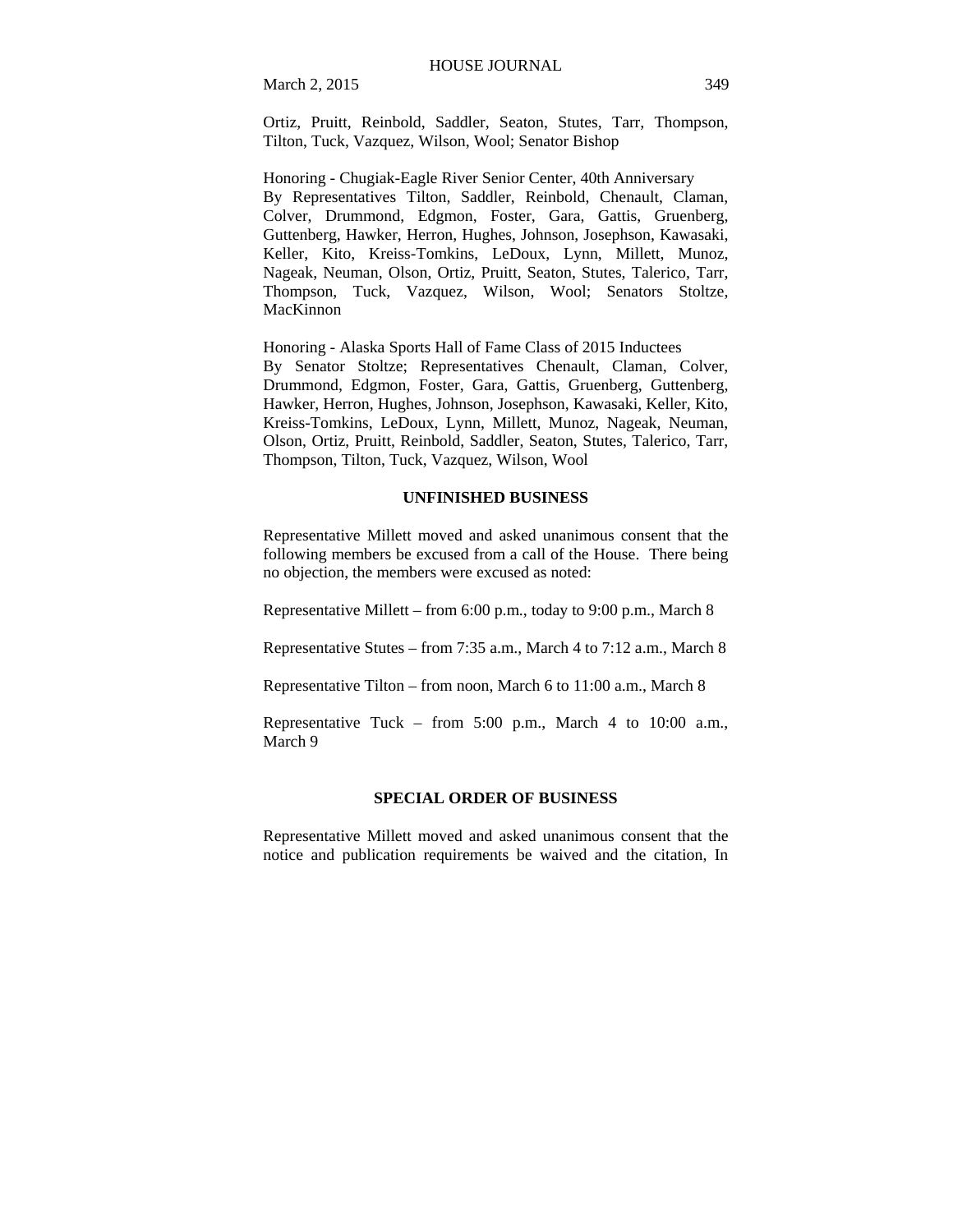Memoriam - Della Elizabeth Colver Barry, be taken up as a Special Order of Business. There being no objection, it was so ordered.

Representative Millett moved and asked unanimous consent that the House approve the citation. There being no objection, the following citation was approved and sent to enrolling:

#### In Memoriam - Della Elizabeth Colver Barry

By Representatives Drummond, Chenault, Claman, Colver, Edgmon, Foster, Gara, Gattis, Gruenberg, Guttenberg, Hawker, Herron, Hughes, Johnson, Josephson, Kawasaki, Keller, Kito, Kreiss-Tomkins, LeDoux, Lynn, Millett, Munoz, Nageak, Neuman, Olson, Ortiz, Pruitt, Reinbold, Saddler, Seaton, Stutes, Talerico, Tarr, Thompson, Tilton, Tuck, Vazquez, Wilson, Wool; Senator Gardner

## **UNFINISHED BUSINESS**

## **HJR 4**

Representative Chenault added as a cosponsor to:

#### HOUSE JOINT RESOLUTION NO. 4

Urging the United States Congress to provide a means for consistently and equitably sharing with all oil and gas producing states adjacent to federal outer continental shelf areas a portion of revenue generated from oil and gas development on the outer continental shelf to ensure that those states develop necessary infrastructure to support outer continental shelf development and preserve environmental integrity.

## **HJR 6**

Representatives Ortiz, Talerico, Gattis, Foster, Keller, LeDoux, and Seaton added as cosponsors to:

#### HOUSE JOINT RESOLUTION NO. 6

Supporting the introduction and enactment of federal legislation acknowledging that the federal government is financially responsible under the Alaska Native Claims Settlement Act for the remediation of contaminated land subject to conveyance under the Act; urging the United States Department of the Interior to implement the six recommendations to identify and clean up the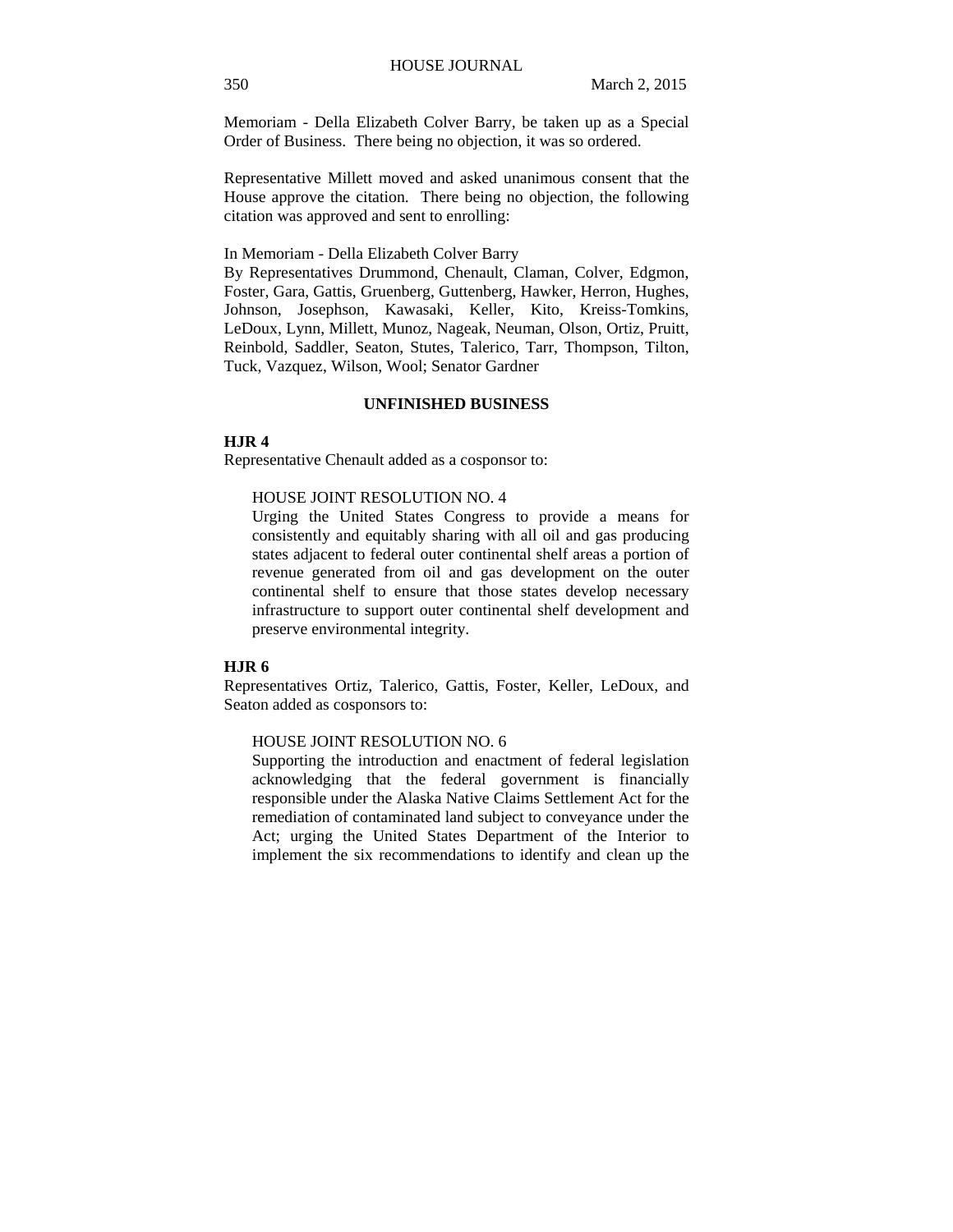Alaska Native Claims Settlement Act lands in its 1998 report to the United States Congress; and urging the President of the United States and the United States Congress to remediate and make free from pollutants lands in the state conveyed under the Alaska Native Claims Settlement Act.

## **HJR 7**

Representative Talerico added as a cosponsor to:

### HOUSE JOINT RESOLUTION NO. 7

Opposing the proposed designation of an Aleutian Islands National Marine Sanctuary.

## **HB 52**

Representative Ortiz added as a cosponsor to:

#### HOUSE BILL NO. 52

"An Act establishing a museum construction grant program in the Department of Commerce, Community, and Economic Development."

#### **HB 56**

Representatives Johnson, Josephson, LeDoux, and Tarr added as cosponsors to:

HOUSE BILL NO. 56 "An Act establishing Alaska Firefighters' Day."

## **HB 115**

Representative Reinbold added as a cosponsor to:

### HOUSE BILL NO. 115

"An Act relating to the transfer of public land from the federal government to the state and to the disposal of that land; and providing for an effective date."

## **HB 129**

Representative Drummond added as a cosponsor to: